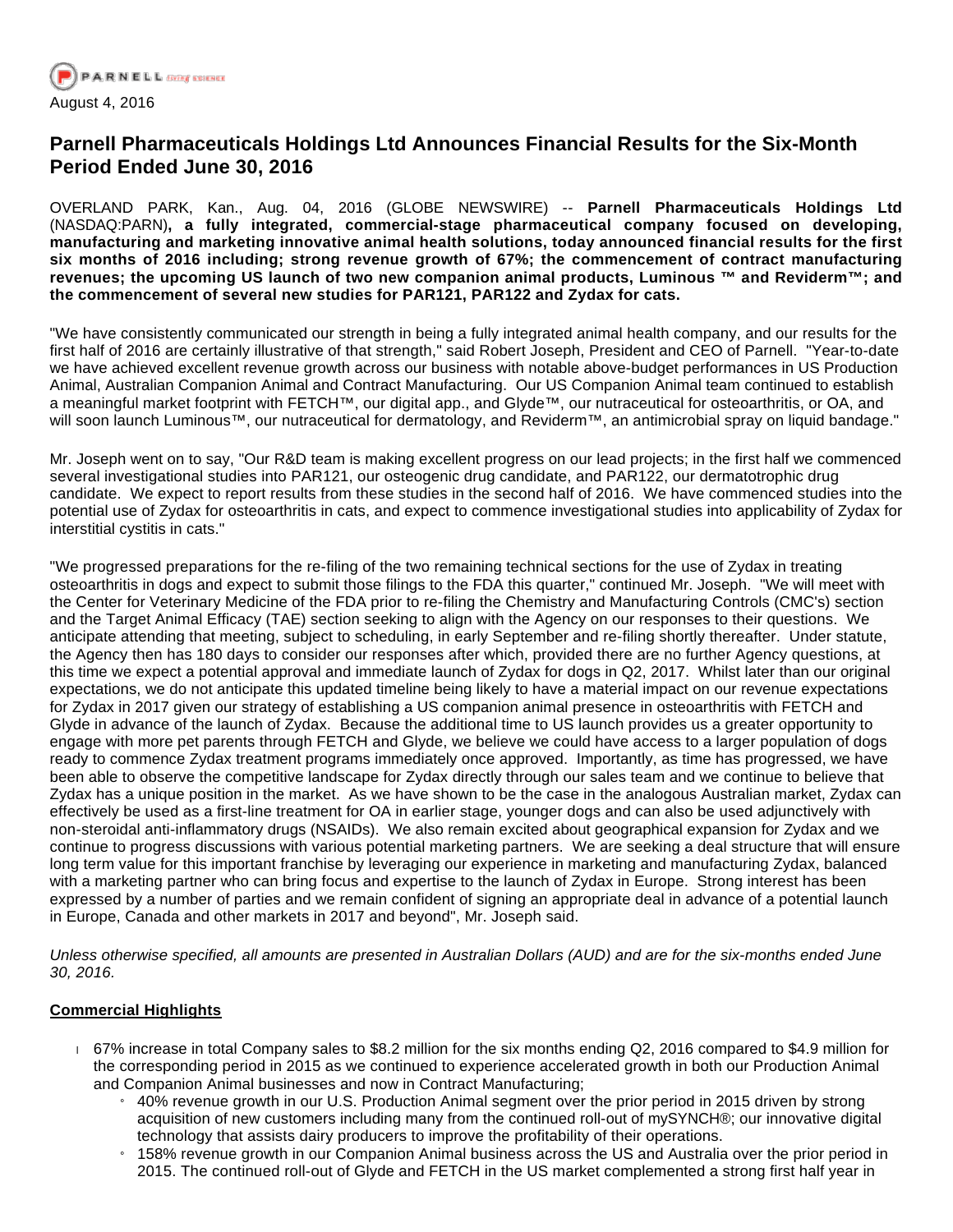Australia, where Companion Animal revenues grew 37% over the first half of 2015. FETCH, our digital application for dogs, has now been used by over 7,000 pet parents in the US market. Based on such strong uptake in the first half of the year, we expect pet parent users to increase to over 20,000 by year end.

- » Our Contract Manufacturing segment generated its first revenues through the previously announced CMO agreement with Merial, taking advantage of excess capacity in our FDA-approved injectables manufacturing facility. This is a significant milestone and we anticipate potentially adding further contract manufacturing deals in 2016. The Company did not generate any Contract Manufacturing revenue in 2015.
- We previously provided full year 2016 revenue guidance of US\$14 US\$16 million. Given our significant outperformance in the first half, we now increase full year 2016 guidance to US\$17 — US\$18 million. For our current business operations, we expect 2017 revenues to grow to approximately \$25 million which we estimate will make the Company profitable in the second half of 2017. This guidance excludes the impact of launching Zydax in the US, Canada and Europe which we estimate, if approved, would add substantially to revenues and earnings in 2017.

## **Development Highlights**

- We are close to completing our responses to the FDA's questions from our filings of the Target Animal Effectiveness Technical Section and the Chemistry and Manufacturing Controls Technical Section for Zydax. As is customary, we will meet with the Agency prior to filing to discuss and seek alignment on our proposed responses. Subject to scheduling, we anticipate this meeting taking place in early September and our re-filing to proceed shortly thereafter.
- We have received the first round of questions from the European Medicines Agency, or EMA, for our submission of the use of Zydax to treat osteoarthritis in dogs. These questions are in line with our expectations and in large part similar to the questions received from the FDA. We therefore anticipate compiling our responses in line with the work we are undertaking for the FDA re-filing.
- We anticipate that we could potentially obtain approval of Zydax in both the US and EU in the first half of 2017. We also believe we may be able to file for approval in Canada adopting the dossier compiled for the FDA and that approval may be achieved in the second half of 2017.
- We have successfully completed pilot safety studies for the use of Zydax in cats and have now commenced pilot efficacy studies in client-owned cats. If this study is successful, we anticipate commencing pivotal studies for Target Animal Safety and Target Animal Effectiveness in late 2016 and potentially filing for approval with the FDA in the firsthalf of 2017.
- We are also preparing to commence studies investigating the use of Zydax for treating feline interstitial cystitis, a disease that we believe is both common and difficult to treat.
- We commenced manufacturing process development for PAR121 and PAR122 in the first half of 2016. This in turn has enabled the commencement of drug characterization studies and in-vitro and in-vivo efficacy studies. We expect to report results from these studies in the second half of 2016 which, if positive, could lead to the commencement of pivotal efficacy and safety studies in 2017. We continue to believe both these compounds have the potential to be highly valuable assets if approved.

### **Corporate Highlights**

- $\Box$  Continued negotiations with multiple parties to acquire the rights to market Zydax in Europe.
- Completed the in-licensing of Reviderm™, a novel antimicrobial liquid bandage for use on wounds in dogs, cats and horses.
- Completed negotiations on a contract manufacturing agreement with a major multi-national and progressed several other contract manufacturing opportunities which if successful, could commence in the second-half of 2016.
- Completed a strategic equity issuance to broaden our institutional and retail shareholding.
- Continued negotiations to increase our debt facility up to \$30 million to underpin the launch of Zydax in 2017.
- Continued to optimize operational and development expenditure to ensure a robust business model, potentially returning to profit in 2017 prior to the launch of Zydax.

### **Financial Results (for the six month period ended June 30, 2016)**

### **Revenue**

Total revenue of \$8.2 million for the six month period ending June 30, 2016, a 67% increase compared to the same period in 2015.

Our operating segments performed as follows:

- Production Animal US: Sales for the six months ended June 30, 2016 were \$4.1 million, an increase of \$1.2 million, or 40%, over the same period in 2015 and we expect full-year 2016 revenue growth to be similar.
- Production Animal Rest of World (ROW): Revenue for the six months ended June 30, 2016 decreased by 68% to \$0.4 million compared to the same period in 2015, primarily driven by year-over-year differences in the timing of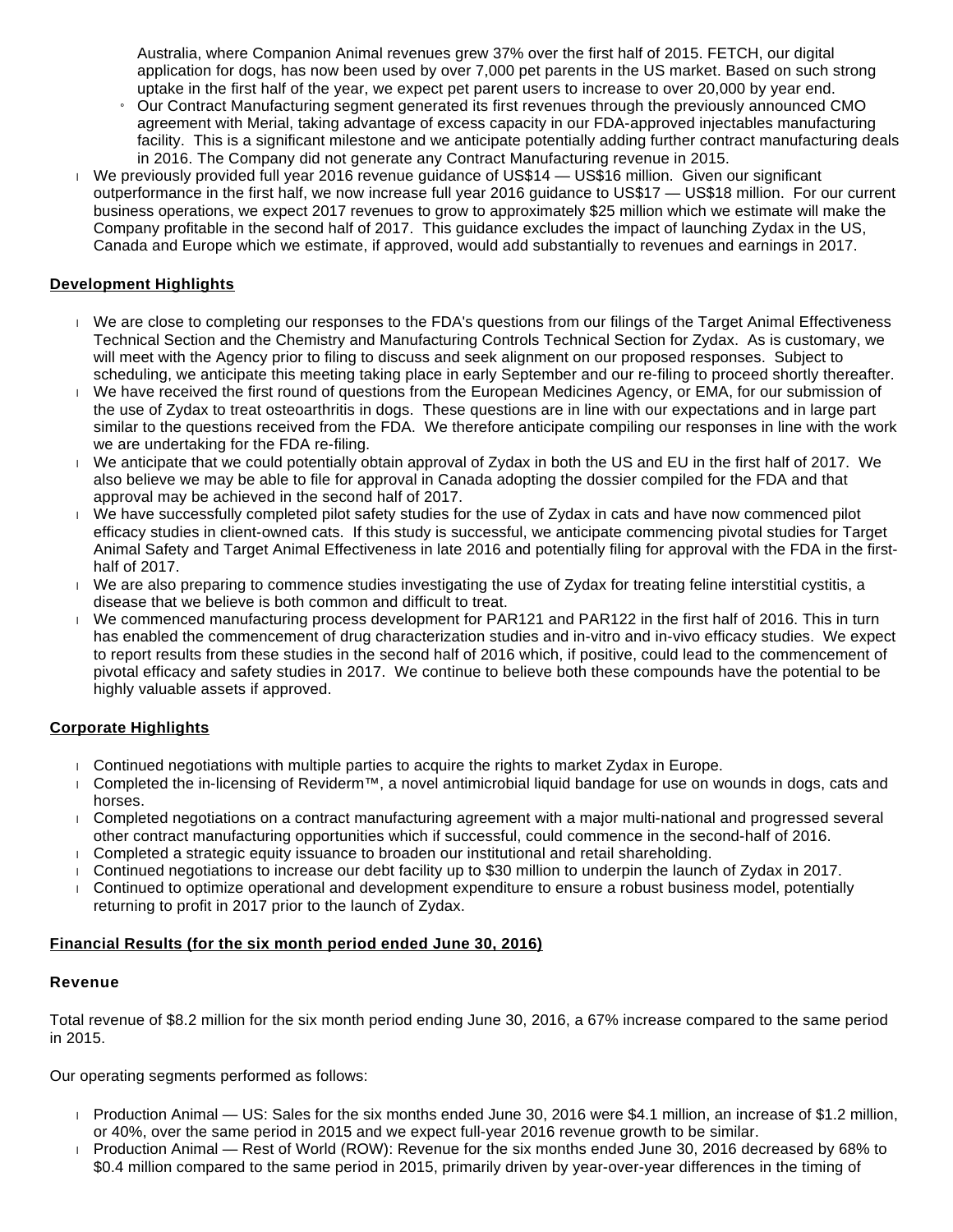orders from our distribution partners in these markets. We expect full year 2016 revenues for this segment to show single-digit revenue growth over 2015.

- Companion Animal: Revenue for the six months ended June 30, 2016 grew 158% to \$1.5 million driven by establishment of our US operations in this segment and a 37% increase in Australian sales compared to the same period in 2015. We expect full-year 2016 revenue growth to be of similar magnitude.
- Contract Manufacturing Revenue of \$2.2 million was generated for the six months ended June 30, 2016. No revenue was generated during the comparable period in 2015. We expect continued growth for the full year of 2016 from the existing contract and anticipate potentially adding further contracts in the second-half of 2016.

#### **Expenses**

Cost of Sales for the six months ended June 30, 2016 was \$3.6 million, compared to \$3.1 million in the same period of 2015. This increase was driven by sales growth of 67% on a year-over-year basis. Gross margin as a percentage of revenue, using a Cost of Goods Sold — Product basis, remained consistent with the first half 2015, at 84%. We expect this gross margin level to continue for the full year 2016.

Selling and marketing expenses increased by \$4.3 million to \$7.8 million for the six months ended June 30, 2016. This increase was driven by the establishment of our US Companion Animal business to launch our nutraceutical product Glyde and FETCH™, our digital technology, that has now been used by over 7,000 pet parents and we expect pet parent users of FETCH™ to increase to over 20,000 by year end. Having established this new team and our digital presence, we expect growth in sales and marketing expenditure to flatten in the remainder of 2016.

Regulatory and R&D expenses increased by \$0.2 million to \$0.8 million for the first six months of 2016 due to costs associated with the initiation of several preclinical and target animal studies aimed at developing our product pipeline.

Administration expenses increased by \$2.1 million to \$7.3 million for the six months ended June 30, 2016, compared to the same period in 2015. This increase was driven by higher staffing and external costs to support a substantially larger Commercial and R&D organization in the US; increased compliance, regulatory and legal costs associated with being a public company; and shared-based compensation related to stock options and restricted share units to a larger base of US and Australian employees. Having established our fully-integrated pharmaceutical operations we expect Administration costs to now remain flat for the remainder of 2016.

Finance costs and Net foreign exchange losses on borrowings increased by \$0.7 million to \$1.1 million for the six months ended June 30, 2016 from the comparable period in 2015 due to interest costs on the debt facility that was established in June, 2015.

Other Income/(Expense): for the six-month period ending 30, June 2015 we reported Other Income of \$4.7 million and for the same period in 2016 this declined by \$4.9 million to be an Expense of \$0.1 million. This was primarily driven by nonrecurring income that occurred in 2015 including management's reassessment of a contingent provision associated with supplier obligations which resulted in a one-time, non-cash release of \$2.6 million being recorded in Other Income in 2015. Also, Foreign Exchange movements, primarily between the Australian dollar and the US dollar, resulted in an unrealized foreign exchange expense of \$0.7 million in the first six months of 2016 compared to an unrealized foreign exchange gain of \$1.5 million in the same period of 2015. In addition, in the first six months of 2015, \$0.4 million in government grants were received from the Kansas Department of Commerce compared to \$0.1 million in 2016. In the first six months of 2016, \$0.4 million was recorded in Other Income as part of research and development incentives received in Australia, compared to \$0.3 million in 2015.

As a result, Net loss after tax for the six months ended June 30, 2016 increased to \$12.5 million compared to \$3.0 million in 2015.

Net loss per weighted-average share was (\$0.85) for the six-months ended June 30, 2016 compared to a (\$0.22) per share loss for the same period in 2015.

As of June 30, 2016, cash and cash equivalents were \$4.1 million compared to \$5.7 million at December 31, 2015.

#### **Conference Call Information**

Management will host a conference call on August 4, 2016 at 8 am EST to discuss financial results and answer questions. Investors and analysts may access the conference call by dialing (877) 244-6184 FREE (U.S./Canada) or (920) 663-6271 (International) and using the conference ID# 56384980.

A telephone replay will be available for one week following the call by dialing (855) 859-2056 FREE (U.S./domestic) and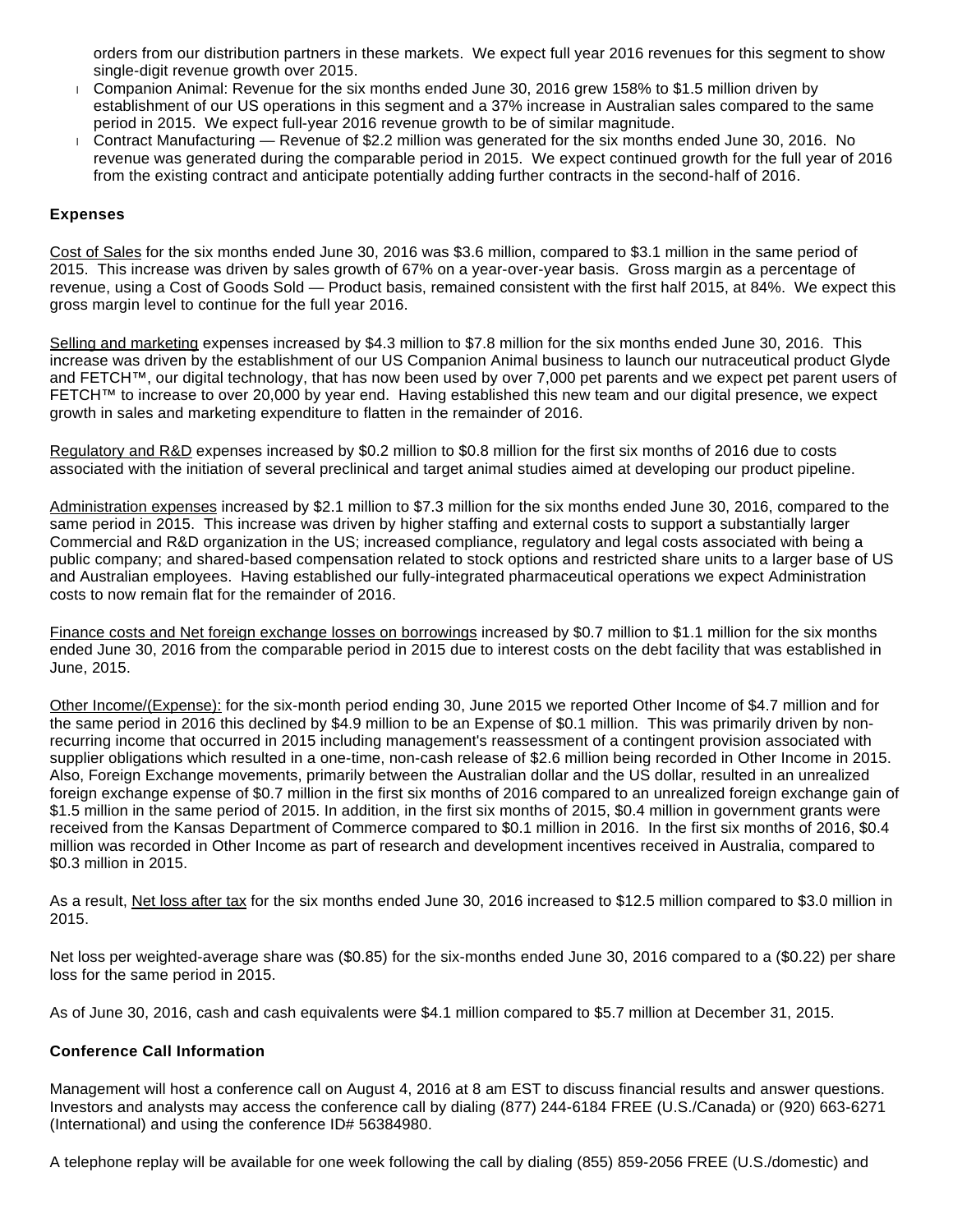(404) 537-3406 using the conference ID# 56384980.

#### **About Parnell**

Parnell (PARN) is a fully integrated, veterinary pharmaceutical company focused on developing, manufacturing and commercializing innovative animal health solutions. Parnell currently markets five products for companion animals and production animals in 14 countries and augments its pharmaceutical products with proprietary digital technologies — FETCH™ and mySYNCH®. These innovative solutions are designed to enhance the quality of life and/or performance of animals and provide a differentiated value proposition to our customers. Parnell also has a pipeline of 7 drug products covering valuable therapeutic areas in orthopedics, dermatology, anesthesiology, nutraceuticals and metabolic disorders for companion animals as well as reproduction and mastitis for cattle.

For more information on the company and its products, please visit [www.parnell.com.](https://www.globenewswire.com/Tracker?data=jUI5dh_BoKwG7kProUj2zzsH_9pA7BeydyNwObcP2-0Lhc7fUM8DBDKmCNrv39ZmD_Ofvx7O_GxKNK5sPMIq5A==)

#### **Cautionary Note Regarding Forward-Looking Statements**

This press release contains forward-looking statements and information within the meaning of the U.S. Private Securities Litigation Reform Act of 1995. Words such as "may," "anticipate," "estimate," "expects," "projects," "intends," "plans," "develops," "believes," and words and terms of similar substance used in connection with any discussion of future operating or financial performance identify forward-looking statements. Forward-looking statements represent management's present judgment regarding future events and are subject to a number of risk and uncertainties that could cause actual results to differ materially from those described in the forward-looking statements. These risks include, but are not limited to, risks and uncertainties regarding Parnell's research and development activities, its ability to conduct clinical trials of product candidates and the results of such trials, as well as risks and uncertainties relating to litigation, government regulation, economic conditions, markets, products, competition, intellectual property, services and prices, key employees, future capital needs, dependence on third parties, and other factors, including those described in Parnell's Annual Report on Form 20-F filed with the Securities and Exchange Commission, or SEC, on March 4, 2016, along with its other reports filed with the SEC. In light of these assumptions, risks, and uncertainties, the results and events discussed in any forward-looking statements contained in this press release might not occur. Investors are cautioned not to place undue reliance on the forward-looking statements, which speak only as of the date of this press release. Parnell is under no obligation, and expressly disclaims any obligation, to update or alter any forward-looking statements, whether as a result of new information, future events, or otherwise.

### **Consolidated Balance Sheets (Unaudited)**

|                                 | AUD\$      | 30 June 2016 31 December 2015<br>AUD\$ |
|---------------------------------|------------|----------------------------------------|
| <b>ASSETS</b>                   |            |                                        |
| <b>CURRENT ASSETS</b>           |            |                                        |
| Cash and cash equivalents       | 4,103,548  | 5,666,679                              |
| Trade and other receivables     | 8,936,093  | 7,266,662                              |
| Inventories                     | 3,790,815  | 3,426,926                              |
| Prepayments                     | 423,867    | 531,843                                |
| TOTAL CURRENT ASSETS            | 17,254,323 | 16,892,110                             |
| <b>NON-CURRENT ASSETS</b>       |            |                                        |
| Trade and other receivables     | 66,515     | 67,457                                 |
| Property, plant and equipment   | 12,254,506 | 12,666,214                             |
| Intangible assets               | 17,086,104 | 16,583,360                             |
| TOTAL NON-CURRENT ASSETS        | 29,407,125 | 29,317,031                             |
| <b>TOTAL ASSETS</b>             | 46,661,448 | 46,209,142                             |
| <b>LIABILITIES</b>              |            |                                        |
| <b>CURRENT LIABILITIES</b>      |            |                                        |
| Trade and other payables        | 7,701,003  | 6,780,440                              |
| <b>Borrowings</b>               | 8,390,378  | 3,122,553                              |
| Provision for employee benefits | 676,356    | 438,008                                |
| TOTAL CURRENT LIABILITIES       | 16,767,737 | 10,341,001                             |
| <b>NON-CURRENT LIABILITIES</b>  |            |                                        |
| Trade and other payables        | 1,097,312  | 1,106,360                              |